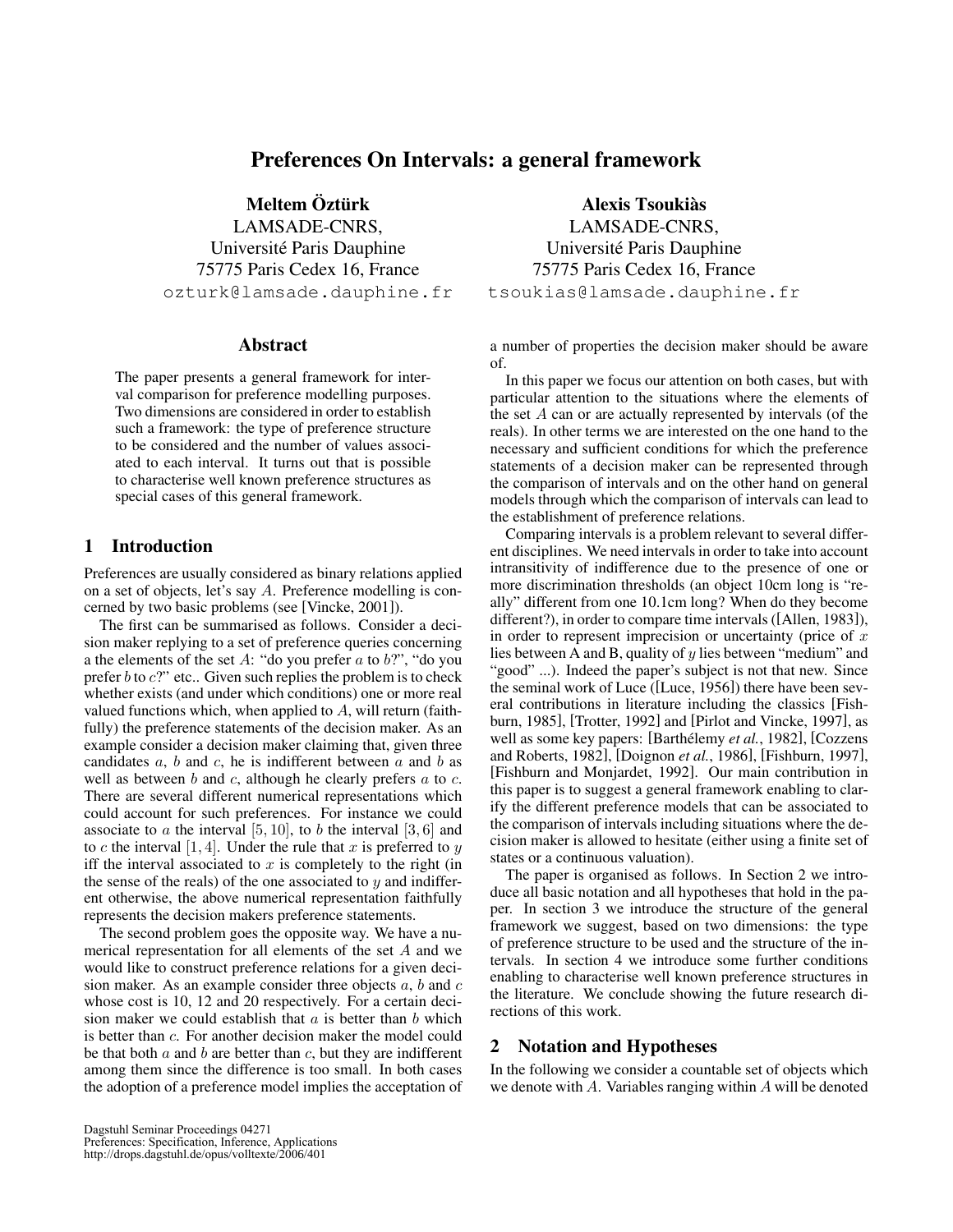with  $x, y, z, w \cdots$ , while specific objects will be denoted  $a, b, c \cdots$ . Letters  $P, Q, I, R, L \cdots$ , possibly subscribed, will denote preference relations on  $A$ , that is binary predicates on the universe of discourse  $A \times A$  (each binary relation being a subset of  $A \times A$ ). Letters  $f, g, h, r, l \cdots$ , possibly subscribed, will denote real valued functions mapping A to the reals. Since we work with intervals we will reserve the letters  $r$  and  $l$  for the functions representing, respectively, the right and left extreme of each interval. Letters  $\alpha, \beta, \gamma \cdots$  will represent constants. The usual logical notation applies including its equivalent set notation. Therefore we will have:

 $-P \cap R$  equivalent to  $\forall x, y \ P(x, y) \land R(x, y);$ 

 $-P \subseteq R$  equivalent to  $\forall x, y \ P(x, y) \rightarrow R(x, y)$ .

We will add the following definitions:

- P.R equivalent to  $\forall x, y \exists z \ P(x, z) \land R(z, y);$ 

 $-I_o = \{(x, x) \in A \times A\}$ , the set of all identities in  $A \times A$ . As far as the properties of binary relations are concerned we will adopt the ones introduced in [Roubens and Vincke, 1985]. For specific types of preference structures such as total orders, weak orders etc. we will equally adopt the definitions within [Roubens and Vincke, 1985].

We introduce the following definition, useful since we are going to use collections of binary relations in order to represent different ways to compare intervals:

Definition 2.1 *A preference structure is a collection of binary relations*  $P_j$   $j = 1, \dots n$ , partitioning the universe of *discourse* A × A*:*  $- \forall x, y, j \; P_j(x, y) \rightarrow \neg P_{i \neq j}(x, y);$ 

$$
-\forall x, y \exists j \ P_j(x, y) \lor P_j(y, x)
$$

Further on we will often use the following proposition:

Proposition 2.1 *Any symmetric binary relation can be seen as the union of two asymmetric relations, the one being the inverse of the other, and*  $I_o$ .

Proof. Obvious, recalling the definition of asymmetric relation:  $\forall x, y \ R(x, y) \rightarrow \neg R(y, x)$ and symmetric relation:  $\forall x, y \ R(x, y) \rightarrow R(y, x)$ .

We finally make the following hypotheses:

- H1 We consider only intervals of the reals. Therefore there will be no incomparability in the preference structures considered.
- H2 If necessary we associate to each interval an uniform uncertainty distribution. Each point in an interval may equally be the "real value".
- H3 Without loss of generality we can consider only asymmetric relations.
- H4 We consider only countable sets of objects. Therefore we can consider only strict inequalities.

Remark 2.1 *Hypothesis 3 is based on proposition 2.1. The reason for eliminating symmetric relations from our models will become clear later on in the paper. However, we can anticipate that the use of asymmetric relations allows to better understand the underlying structure of intervals comparison.* Remark 2.2 *Hypothesis 4 makes sense only when the purpose is to establish a representation theorem for a certain type of preference statements. The basis idea is that, since numerical representations of preferences are not unique,* A *being countable, is always possible to choose a numerical representation for which it never occurs that any of the extreme values of the intervals associated to two elements of* A *are the same. However, in the case the numerical representation is given and the issue is to establish the preference structure holding, the possibility that two extreme values coincide cannot be excluded.*

### 3 General Framework

In order to analyse the different models used in the literature in order to compare intervals for preference modeling purposes we are going to consider two separate dimensions.

- 1. *The type of preference structure*. We basically consider the following cases.
	- Use of two asymmetric preference relations  $P_1$  and  $P_2$ . Such a preference structure is equivalent to the classic preference structure (in absence of incomparability) considering only strict preference  $(P_2$  in our notation) and indifference  $(P_1 \cup P_1^{-1} \cup I_o$  in our notation). For more details see [Roubens and Vincke, 1985].
	- Use of three asymmetric preference relations  $P_1$ ,  $P_2$  and  $P_3$ . Such structures are known under the name of  $PQI$  preference structures (see [Vincke, 1988]), allowing for a strict preference  $(P_3$  in our notation), a "weak preference"  $(P_2$  in our notation), representing an hesitation between strict preference and indifference and an indifference  $(P_1 \cup P_1^{-1} \cup I_o)$ in our notation).
	- Use of *n* asymmetric relations  $P_1, \cdots, P_n$ . Usually  $P_n$  to  $P_2$  represent  $n-1$  preference relations of decreasing "strength", while  $P_1 \cup P_1^{-1} \cup I_o$  is sometimes considered as indifference. For more details the reader can see [Doignon *et al.*, 1986].
	- Use of a continuous valuation of hesitation between strict preference and indifference. In this case we consider valued preference structures, that is preference relations are considered fuzzy subsets of  $A \times A$ . The reader cas see more in [Perny and Roubens, 1998].
- 2. *The structure of the numerical representation of the interval*. We consider the following cases:
	- Use of two values. Such two values can be equivalently seen as the left and the right extreme of each interval associated to each element of A or as a value associated to each element of A and a threshold allowing to discriminate any two values.
	- Use of three values. Again several different interpretations can be considered. For instance the three values can be seen as the two extremes of each interval plus an intermediate value aiming to represent a particular feature of the interval. They can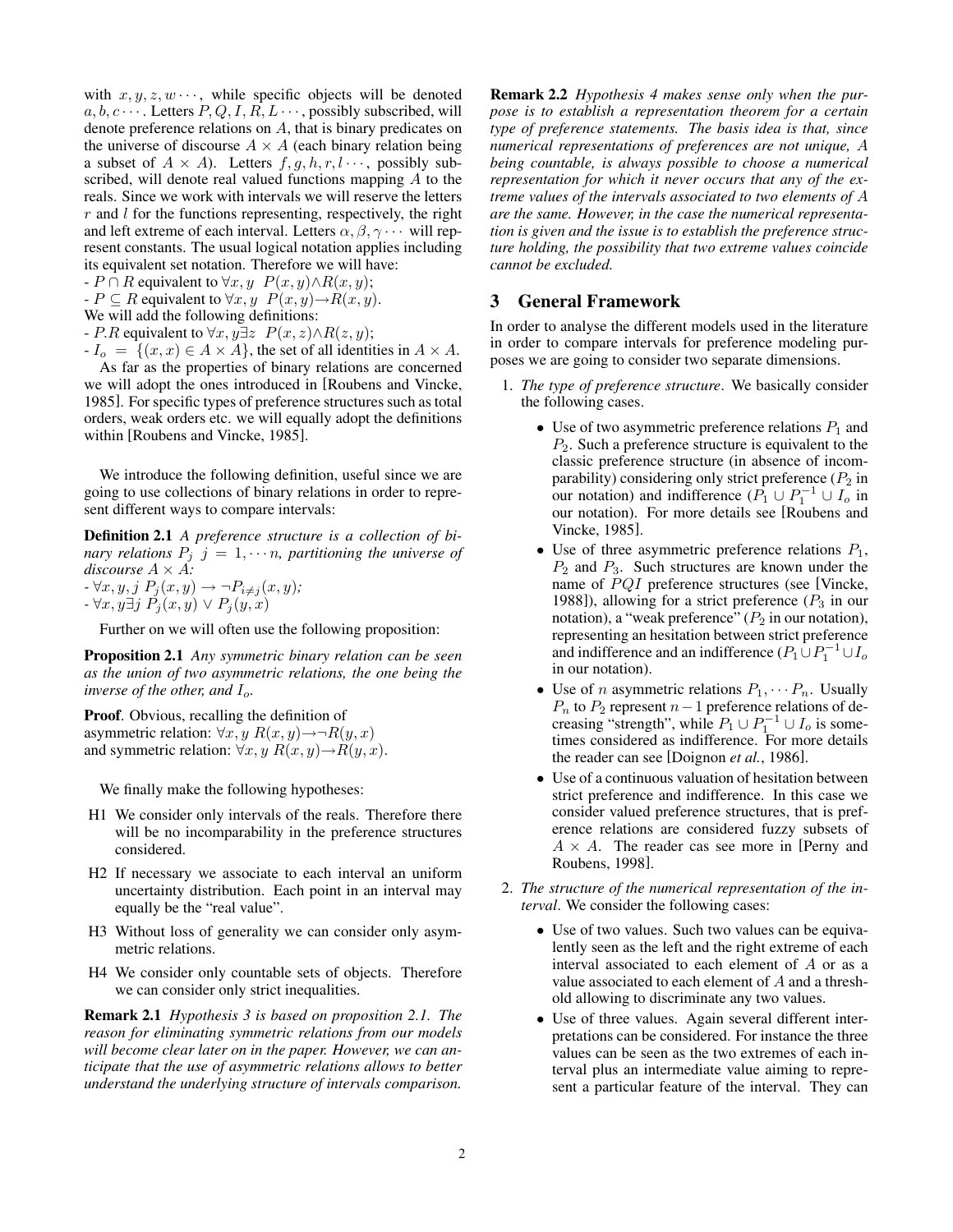be seen as a value associated to each element of A and two thresholds aiming to describe two different states of discrimination. They can also be seen as representing an extreme value of the interval, while the other extreme is represented by an interval.

• Use of four or more values. The reader will realise that we are extending the previous structures. The four values can be seen as the two extremes and two "special" intermediate values or as two imprecise extremes such that each of them is represented by an interval. The use of  $n$  values can be seen as a value associated to each element of A and  $n - 1$ thresholds representing different intensities of preference. Possibly we can extend such a structure to the whole length of any interval associated to each element of A such that we may obtain a continuous valuation of the preference intensity.

In table 1 we summarise the possible combinations of preference structures and interval structures.

|              | 2 values                              | 3 values              | $>$ 3 values           |  |
|--------------|---------------------------------------|-----------------------|------------------------|--|
| 2 asymmetric | <b>Interval Orders</b>                | Split Interval Orders | Tolerance and          |  |
| relations    | and Semi Orders                       | and Semi Orders       | Bi-tolerance           |  |
|              |                                       |                       | orders                 |  |
| 3 asymmetric | <b>PQI</b> Interval Orders            | Pseudo orders         |                        |  |
| relations    | and Semi Orders                       | and double            |                        |  |
|              |                                       | threshold orders      |                        |  |
| n asymmetric |                                       |                       | Multiple               |  |
| relations    |                                       |                       | <b>Interval Orders</b> |  |
|              |                                       |                       | and Semi Orders        |  |
| valued       | Valued Preferences                    |                       |                        |  |
| relations    | Fuzzy Interval Orders and Semi Orders |                       |                        |  |
|              | Continuous POI Interval Orders        |                       |                        |  |

Table 1: A general framework for interval comparison

The reader can see more details in the following references: - Interval Orders and Semi Orders: [Fishburn, 1985], [Fishburn, 1997], [Luce, 1956], [Pirlot and Vincke, 1997];

- Split Interval Orders and Semi Orders: [Bogart and Isaak, 1998], [Fishburn and Trotter, 1999];

- Tolerance and Bi-tolerance orders: [Bogart *et al.*, 2001], [Bogart and Trenk, 1994], [Bogart and Trenk, 2000], [Golumbic and Monma, 1982], [Golumbic *et al.*, 1984];

- PQI Interval Orders and Semi Orders: [Ngo The and Tsoukiàs, 2005], [Ngo The *et al.*, 2000], [Tsoukiàs and Vincke, 2003];

- Pseudo Orders and Double Threshold Orders: [Roy and Vincke, 1984], [Roy and Vincke, 1987], [Tsoukiàs and Vincke, 1998], [Vincke, 1988];

- Multiple Interval Orders and Semi Orders: [Cozzens and Roberts, 1982], [Doignon, 1987], [Doignon *et al.*, 1986];

- Valued Preference Structures: [De Baets and Van de Walle, 1996], [Oztürk and Tsoukiàs, 2004], [Perny and Roubens, 1998], [Perny and Roy, 1992], [Van De Walle *et al.*, 1998].

# 4 Further Conditions

The general framework discussed in the previous section suggests that there exist several different ways to compare intervals in order to model preferences. Each of such preference models could correspond to different interpretations associated to the values representing each interval. For instance consider the case where only the two extreme values of each interval are available and only two asymmetric relations are used. We can establish:

 $-P_2(x, y) \Leftrightarrow l(x) > r(y)$ 

 $- P_1(x, y) \Leftrightarrow r(y) > l(x) > l(y)$ 

and we obtain a classic Interval Order preference structure or we can establish:

 $- P_2(x, y) \Leftrightarrow l(x) > l(y) \wedge r(x) > r(y)$ 

 $- P_1(x, y) \Leftrightarrow r(x) > r(y) > l(y) > l(x)$ 

and we obtain a partial order of dimension  $2 (P_2)$ . A first general question is the following:

- given a set  $A$ , if it is possible to associate to each element  $x$ of A n functions  $f_i(x)$ ,  $i = 1, \dots n$ , such that  $f_n(x) > \dots >$  $f_1(x)$ , how many preference relations can be established?

In order to reply to this question we consider different conditions which may apply to the values of each interval and their differences. For notation purposes, given an interval to which  $n$  values are associated, we denote the  $i$ -th subinterval of any element  $x \in A$  (from value  $f_i(x)$  to value  $f_{i+1}(x)$  as  $x_i$ . When there is no risk of confusion  $x_i$  will also represent the "length" of the same sub-interval (the quantity  $f_{i+1}(x) - f_i(x)$ ). We are now ready to consider the following cases:

- 1. No conditions. We consider that the functions describing the intervals are free to take any value.
- 2. Coherence conditions. We impose that  $\forall i$   $f_1(x)$  >  $f_1(y) \rightarrow f_i(x) > f_i(y)$ . This is equivalent to claim that  $\forall i \ x_1 > y_1 \rightarrow x_i > y_i$ .
- 3. Weak monotonicity conditions. We now impose that  $\forall i, j, i \geq j$ ;  $x_1 > y_1 \rightarrow x_i \geq y_j$ . In other terms we demand that there are no sub-intervals of  $x$  included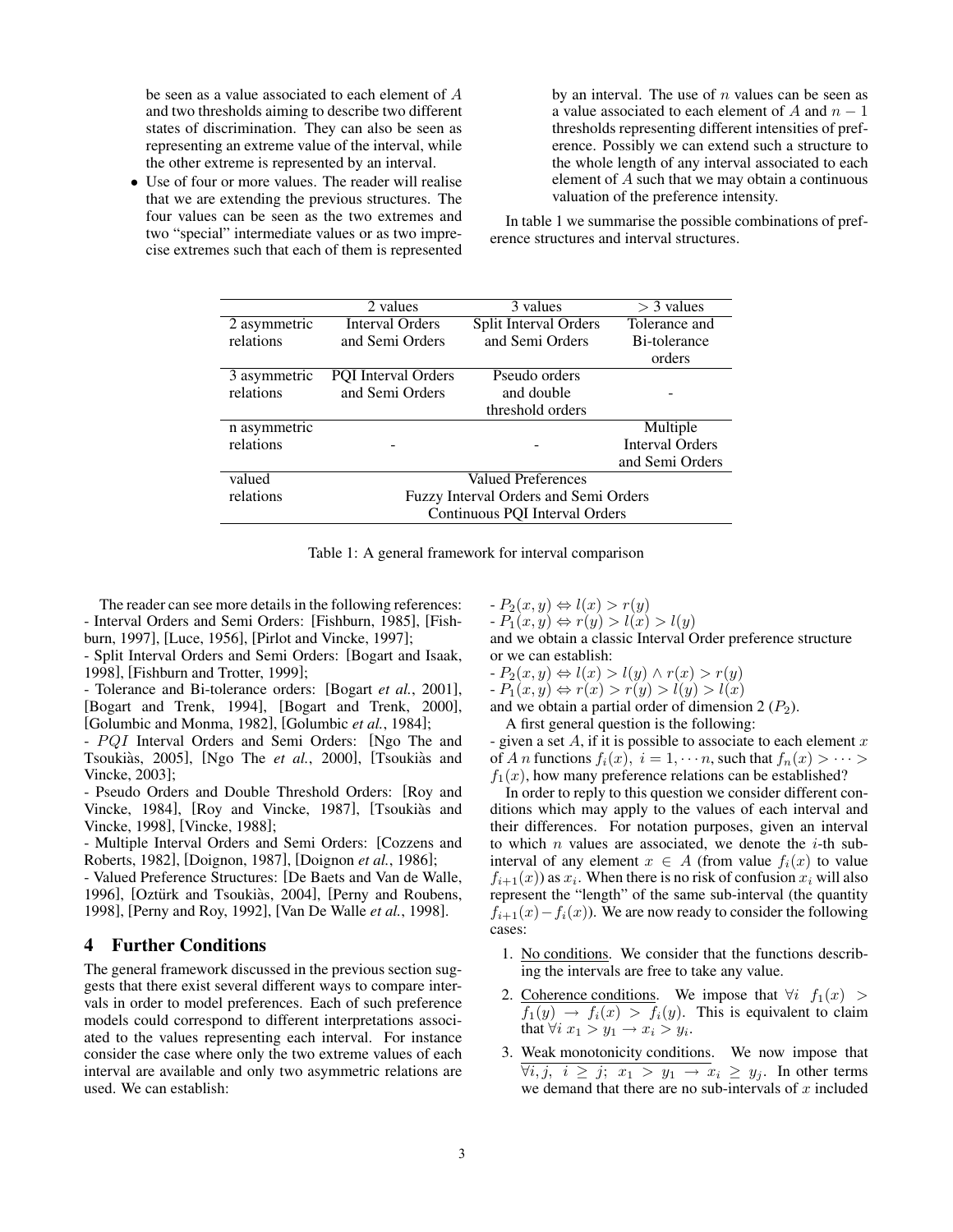to any sub-interval of  $y$ . Such a condition implies coherence (but not vice-versa).

which satisfies such a condition is the one where all subintervals have the same constant length.

4. Monotonicity conditions. We now impose that  $\forall i \ x_i \geq$  $y_i \geq x_{i-1} \geq y_{i-1}$  (sub-intervals of x or y are never included and they increase as the index  $i$  increases). Such a conditions implies weak monotonicity (but not viceversa). The reader can easily check that a representation

In table 2 we summarise the situation for all the above cases. The reader will note that the number of possible relations follows a combinatorial structure. This is important both for complexity issues and for establishing the possible numerical representations of such preference structures.

|           | free               | coherent                               | weak monotone | monotone |
|-----------|--------------------|----------------------------------------|---------------|----------|
| 2 values: |                    |                                        |               |          |
| 3 values: |                    |                                        |               |          |
| 4 values: | 35                 | 14                                     |               |          |
| n values: | (2n)!<br>$2(n!)^2$ | (2n)<br>$\overline{n+1}$ $\setminus n$ | $(2^{n-1})?$  | TI.      |

|  | Table 2: Number of possible relations comparing intervals |
|--|-----------------------------------------------------------|
|  |                                                           |

A second question concerns the existence of a general structure among the possible relations that the comparison of intervals allow. Consider for instance the ten possible relations allowed by the use of three values associated to each interval. Is there any relation among them?

In order to reply to this question we consider any preference relation as a vector of 2n elements. Indeed, since  $P_i(x, y)$  compares two vectors (x and y) of n elements each  $(\langle f_1(x), \cdots, f_n(x) \rangle$  and  $\langle f_1(y), \cdots, f_n(y) \rangle$ , there is a unique sequence of such  $2n$  values which exactly describes each relation  $P_i$ . Consider the case of three values and the ten possible relations. These can be described as follows:

 $P_1(x, y) : \langle f_1(y), f_1(x), f_2(x), f_3(x), f_2(y), f_3(y)\rangle$  $P_2(x, y) : \langle f_1(y), f_1(x), f_2(x), f_2(y), f_3(x), f_3(y)\rangle$  $P_3(x, y) : \langle f_1(y), f_1(x), f_2(y), f_2(x), f_3(x), f_3(y)\rangle$  $P_4(x,y): \langle f_1(y), f_1(x), f_2(x), f_2(y), f_3(y), f_3(x)\rangle$  $P_5(x,y): \langle f_1(y), f_1(x), f_2(y), f_2(x), f_3(y), f_3(x)\rangle$  $P_6(x, y): \langle f_1(y), f_2(y), f_1(x), f_2(x), f_3(x), f_3(y)\rangle$   $P_7(x,y): \langle f_1(y), f_1(x), f_2(y), f_3(y), f_2(x), f_3(x)\rangle$  $P_8(x,y): \langle f_1(y), f_2(y), f_1(x), f_2(x), f_3(y), f_3(x)\rangle$  $P_9(x,y): \langle f_1(y), f_2(y), f_1(x), f_3(y), f_2(x), f_3(x)\rangle$  $P_{10}(x, y): \langle f_1(y), f_2(y), f_3(y), f_1(x), f_2(x), f_3(x)\rangle$ 

We now introduce the following definition.

**Definition 4.1** *For any two relations*  $P_l$ ,  $P_k$ ,  $l$ ,  $k \in I$  *we write*  $P_l \triangleright P_k$  and we read "relation  $P_l$  is stronger than relation  $P_k$ " iff relation  $P_k$  can be obtained from  $P_l$  by a single shift *of values of* x *and* y *or it exists a sequence of* P<sup>i</sup> *such that*  $P_l \triangleright \cdots P_i \triangleright \cdots P_k.$ 

The reader will easy verify the following proposition.

**Proposition 4.1** *Relation*  $\triangleright$  *is a partial order defining a complete lattice on the set of possible preference relations.*

In figure 1 we show the lattice for the cases where  $n = 2$ (3 relations) and  $n = 3$  (10 relations).



Figure 1: Partial Order among Preference Relations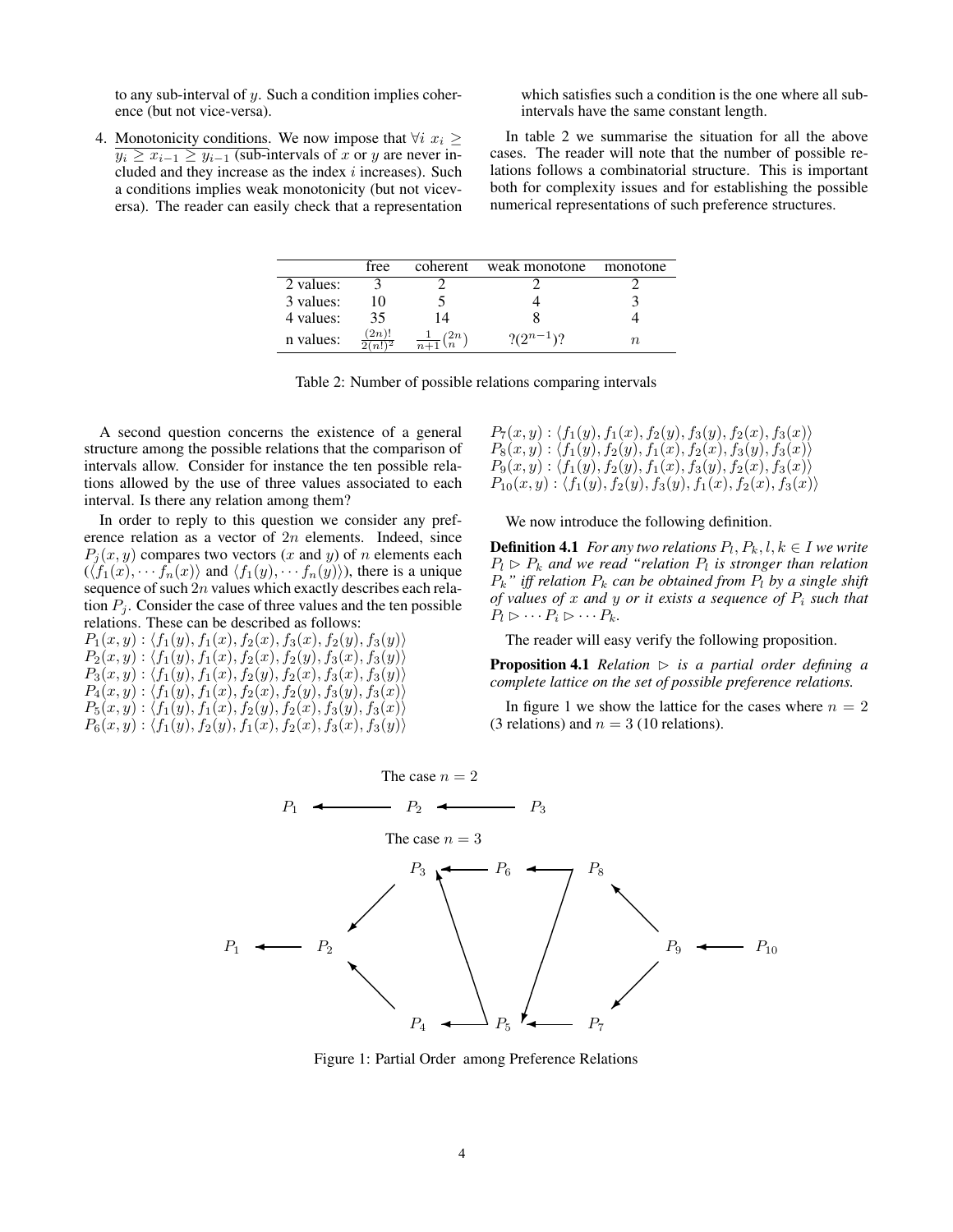How do well known in the literature preference structures fit the above presentation? The reader can easily check the following equivalences.

Interval orders:  $P = P_3, I = P_1 \cup P_2 \cup I_o \cup P_1^{-1} \cup P_2^{-1}$ Partial Orders of dimension. 2:  $P = P_3 \cup P_2, I = P_1 \cup I_o \cup P_1^{-1}$ Semi Orders:  $P = P_3, I = P_2 \cup I_o \cup P_2^{-1}, P_1$  empty  $PQI$  Interval orders:  $P = P_3, Q = P_2, I = P_1 \cup I_o \cup P_1^{-1}$ PQI Semi orders:  $P = P_3, Q = P_2, I = I_o, P_1$  empty

Split Interval orders:  $P = P_{10} \cup P_9$ , *I* the rest Double Threshold orders:  $P = P_{10} Q = P_9 \cup P_8 \cup P_6$ , I the rest Pseudo Orders:  $P = P_{10} Q = P_9 \cup P_8, I = P_5 \cup P_7 \cup I_o \cup P_7^{-1} \cup P_5^{-1},$  $P_1, P_2, P_3, P_4, P_6$  empty Constant thresholds:  $P = P_{10} Q = P_9, I = P_5 \cup I_o \cup P_5^{-1},$  $P_1, P_2, P_3, P_4, P_6, P_7, P_8$  empty

Remark 4.1 *The reader should note that in representing an Interval Order under the equivalence*  $P = P_3$  *and*  $I = P_2 \cup$  $P_1 \cup I_o \cup P_1^{-1} \cup P_2^{-1}$  *we did an implicit hypothesis that*  $\overline{I}$  *is separable in the relations*  $P_2$ ,  $P_1$  *and*  $I_0$ *. However, this is not always possible. The general representation of an Interval Order within our framework requires the existence of only two asymmetric relations*  $P_2$  *and*  $P_1$  *such that*  $P = P_2$  *and*  $I = P_1 \cup I_o \cup P_1^{-1}.$ 

How well known preference structures are characterised within our framework? We give here as an example the translation (within our frame) of two well known preference structures: interval orders and  $PQI$  interval orders.

**Theorem 4.1** An interval order is a  $\langle P_2, P_1, I_o \rangle$  preference *structure such that:*

 $P_2P_2 \subseteq P_2$ *-*  $P_2P_1 \subseteq P_2$  $-P_1^{-1}P_2 \subseteq P_2$ 

#### Proof.

From  $P_2P_2 \subseteq P_2$  we get  $P_2I_0P_2 \subseteq P_2$ From  $P_2P_1 \subseteq P_2$  we get  $P_2P_1P_2 \subseteq P_2$ From  $P_1^{-1}P_2 \subseteq P_2$  we get  $P_2P_1 - 1P_2 \subseteq P_2$ Since  $\overline{P_1} \cup I_o \cup P_1 - 1 = I$  and  $P_2 = P$  we get  $PIP \subseteq P$ this condition characterising interval orders (see [Fishburn, 1985]).

**Theorem 4.2** An interval order is a  $\langle P_3, P_2, P_1, I_o \rangle$  prefer*ence structure such that:*

*-*  $P_3P_3 \subseteq P_3$ 

 $P_2P_3 \subseteq P_3$ 

- $P_3P_2 \subseteq P_3$
- $P_3P_1 \subseteq P_3$

 $-P_1^{-1}P_3 \subseteq P_3$  $\overline{P_2P_2} \subseteq \overline{P_2 \cup P_3}$  $-P_1P_2 \subseteq P_1 \cup P_2$  $\overline{P_2P_1^{-1}} \subseteq P^{-1} \cup P_2$ 

#### **Proof.**

From  $P_3P_3 \subseteq P_3$ ,  $P_3P_2 \subseteq P_3$ ,  $P_3P_1 \subseteq P_3$  we get  $P_3(P_3 \cup P_2)$  $P_2 \cup P_1$ )  $\subseteq P_3$ From  $P_3P_3 \subseteq P_3$ ,  $P_2P_3 \subseteq P_3$ ,  $P_1^{-1}P_3 \subseteq P_3$  we get  $(P_3 \cup$  $P_2 \cup P_1^{-1}$ ) $P_3 \subseteq P_3$ From  $P_2P_3 \subseteq P_3$ ,  $P_2P_2 \subseteq P_2 \cup P_3$   $P_2P_1^{-1} \subseteq P^{-1} \cup P_2$  we get  $P_2(P_3 \cup P_2 \cup P_1^{-1}) \subseteq P_3 \cup P_2 \cup P_1^{-1}$ From  $P_3P_2 \subseteq P_3$ ,  $P_2P_2 \subseteq P_2 \cup P_3$ ,  $P_1P_2 \subseteq P_1 \cup P_2$  we get  $(P_3\cup P_2\cup P_1)P_2\subseteq P_3\cup P_2\cup P_1$ 

the above four conditions characterising a  $PQI$  interval order (see [Tsoukiàs and Vincke, 2003].

# 5 Conclusions

In this paper we introduce a general framework for the comparison of intervals under preference modeling purposes. Two possible extensions of such a framework can be envisaged. The first concerns the comparison of intervals for other purposes such as comparing time intervals. The second concerns the possibility to derive a general structure for representation theorems concerning any preference structure which can be conceived within the above framework.

### Acknowledgement

We would like to thank Marc Pirlot who suggested that the number of coherent preference relations when  $n$  values are associated to each interval is nothing else than the Catalan number. Large portions of this paper have been worked while the second author was visiting Universit Libre de Bruxelles under IRSIA and FNRS grants. Their support is gratefully acknowledged.

# References

- [Allen, 1983] J.F Allen. Maintaining knowledge about temporal intervals. *Journal of the ACM*, 26:832–843, 1983.
- [Barthélemy et al., 1982] J.P Barthélemy, Cl. Flament, and B. Monjardet. Ordered sets and social sciences. In I. Rankin, editor, *Ordered Sets*, pages 721–787. D. Reidel, Dordrecht, 1982.

[Bogart and Isaak, 1998] K.P. Bogart and G. Isaak. Proper and unit bitolerance orders and graphs. *Discrete Mathematics*, 181:37–51, 1998.

[Bogart and Trenk, 1994] K.P. Bogart and A.N. Trenk. Bipartite tolerance orders. *Discrete Mathematics*, 132:11– 22, 1994.

[Bogart and Trenk, 2000] K.P. Bogart and A.N. Trenk. Bounded bitolerance digraphs. *Discrete Mathematics*, 215:13–20, 2000.

[Bogart *et al.*, 2001] K.P. Bogart, M.S. Jacobson, L.J. Langley, and F.R. Mcmorris. Tolerance orders and bipartite unit tolerance graphs. *Discrete Mathematics*, 226:35–50, 2001.